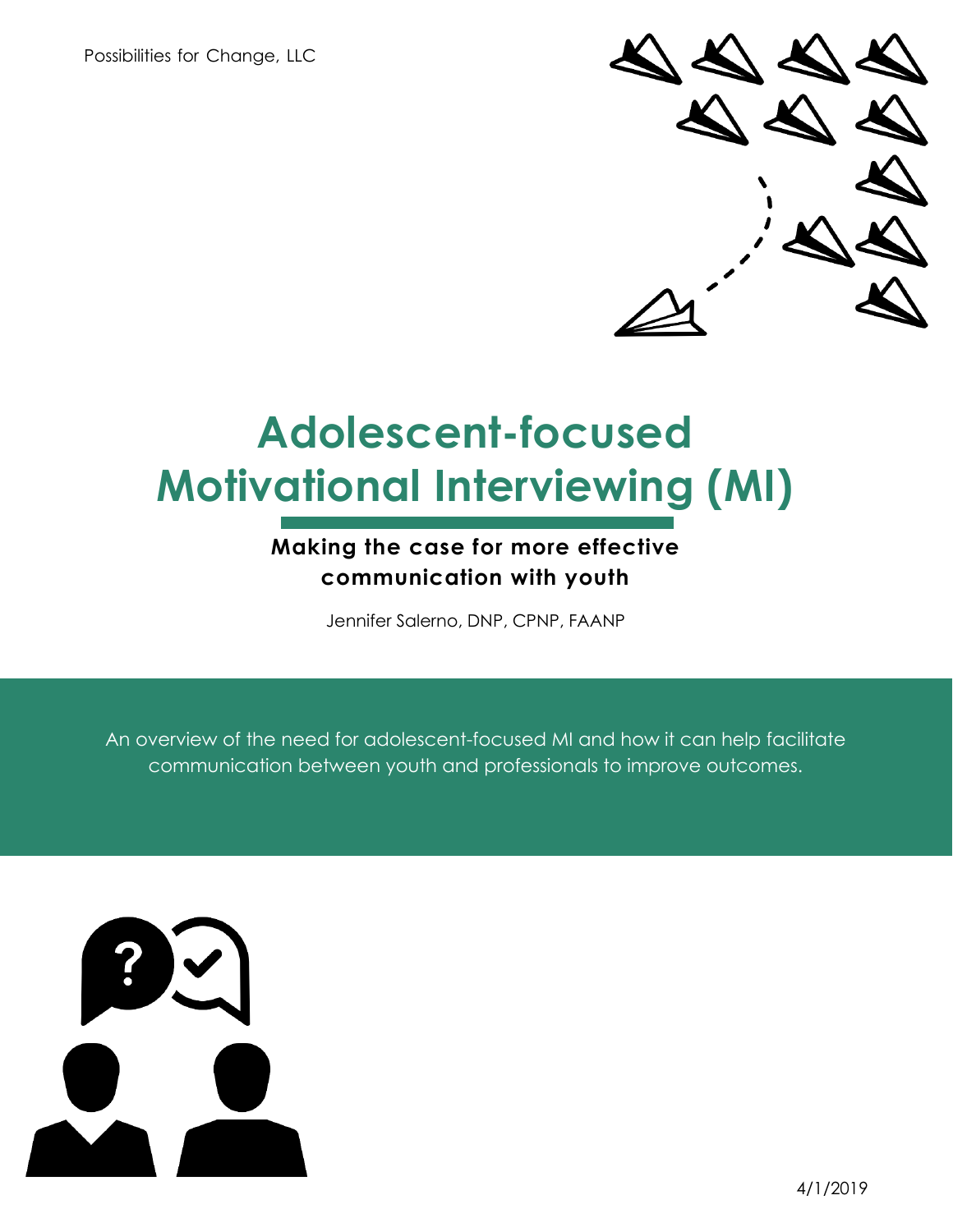### **Why Adolescent-focused MI?**

#### **An overview of the need for adolescent-focused MI**

At no other time (except in infancy) do we go through so much change in such a short period of time. Adolescence encompasses social, physical and psychological development that involves stages of exploration and experimentation with accompanying risk behaviors. Mortality rates increase dramatically in adolescence, as a result of risk-taking behaviors. And these risk-taking behaviors continue to increase through the adolescent stages of development.

The majority of serious illnesses and premature deaths in youth populations are *preventable and avoidable*. In total, **3 out of 4 adolescent and young adult deaths are attributable to risky behaviors**. Additionally, 1 in 4 adolescents are at risk for substance abuse, sexually transmitted diseases, early unintentional pregnancy, and school failure—all of which contribute to the leading risk factors for mortality.

To impact morbidity and mortality, adolescent preventive services must include a focus on reducing or eliminating health risk behaviors. Yet, historically, traditional health care has had little impact on these risks and has produced much smaller decreases in morbidity and mortality for adolescents compared with other age groups. Many complicating factors affect the efficacy of adolescent risk identification and reduction, including:

- **Lack of routine and standardized risk screening.** Adolescents have the lowest health care service utilization rates of any age group, and they are the least likely to seek care through traditional office-based settings. Therefore, it is critical that all youth-serving organizations integrate risk screening in order to ensure that (wherever and whenever youth appear for services) risky behaviors are identified and tragedies are prevented. Leading health organizations such as the American Medical Association, the American Academy of Pediatrics and American Academy of Family Physicians all recommend screening of adolescent risk factors with a standardized tool. These guidelines recommend annual screening at minimum more often depending on the risk and the individual needs of the youth.
- **Comfort, confidence and communication skills.** Lack of training in effective communication skills, lack of skills, and low selfefficacy can contribute to reduced adolescent risk screening and coaching by health professionals. Risk behaviors can be very sensitive topics and difficult for both youth and adults to discuss. This requires the professional have a comfort level with the subject matter, be knowledgeable about the risks of the behavior and employ tailored communication strategies for the unique needs of youth. For example, helping youth think through ways to decrease or eliminate risks, without coming across as authoritarian or "telling them" what they should do. Yet, most professionals working with youth have never had formal training in effective communication strategies for risk reduction coaching and intervention.

Literature shows that when a standardized, adolescent-specific screening tool is used in combination with coaching (discussion of risk behaviors), it will increase the identification of risky behaviors, facilitate communication between youth and professionals, and improve outcomes.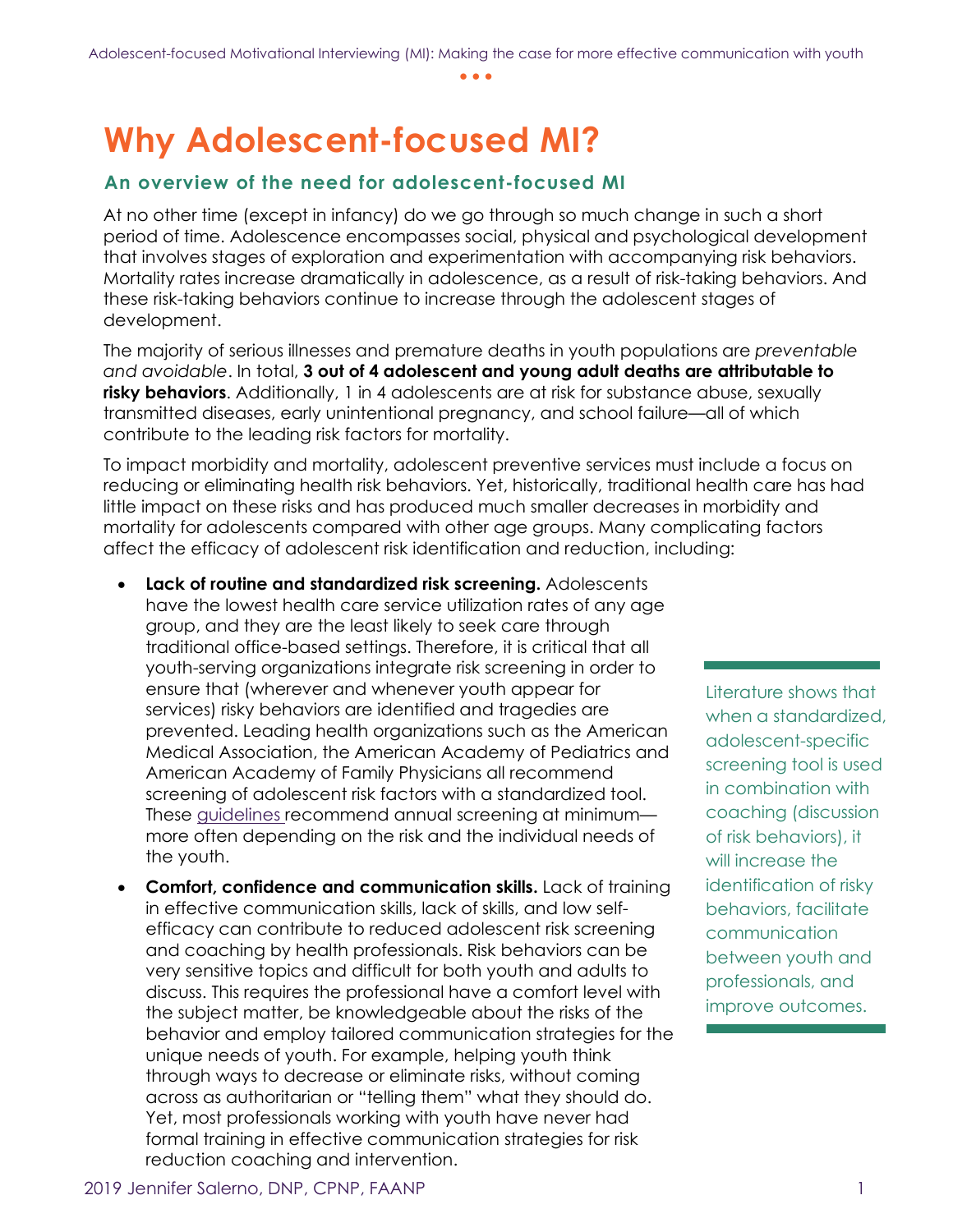Adolescent-focused MI addresses each of these issues and has been studied extensively and proven to be one of the most effective techniques for communicating with youth particularly for reducing risky behaviors or encouraging behavior change. Additionally, studies find MI is effective across a variety of settings and with a variety of risk behaviors, including:

- decreasing substance use;
- decreasing risky sexual behaviors;
- facilitating healthy eating behaviors;
- increasing exercise;
- reducing stress;
- and having fewer subsequent injuries and hospitalizations.

### **What is MI?**

#### **And how is adolescent-focused MI different?**

MI is a combination of communication strategies designed to support *self-directed* positive behavior change. MI differs from traditional communication methods for motivating change in that it is not externally focused (e.g., not an "expert" prescribing a specific plan of action). Instead, MI focuses on exploring and resolving ambivalence to change. Using MI creates an atmosphere of empathy conducive to honest conversations. This allows the individual (e.g. youth) to feel more comfortable disclosing information about their risk behaviors, to identify and improve their motivation to change, plan for safer behaviors, and to ascertain their willingness to seek advice on how to do so.

#### **So how does MI differ from a more standard or "traditional" approach?**

- A standard approach applies a fix-it mentality, while **MI focuses on the youth's perspective** and addresses their issues of interest and primary concerns.
- The traditional approach employs the paternalistic teacher/student dynamic, where **MI is a partnership of equals**.
- While a standard approach begins with the assumption that an individual is motivated to change, **an MI philosophy meets the individual where they are** (even if they aren't yet ready to change).
- A standard approach seeks to warn, advise and persuade individuals into change, while **MI emphasizes the individual's control and right to personal choice**.
- The traditional approach assumes ambivalence equals denial, whereas **MI assumes that everyone is ambivalent to some degree** and embraces ambivalence as a normal part of the change process.
- With a standard approach, goals are "prescribed." **In MI, goals are set collaboratively,** within the framework of the partnership and from a variety of options or potential paths.
- In a standard approach, resistance is labeled as "wrong" and met with correction. **With MI resistance is perceived as "normal"** and addressed within the change process with help from the MI professional.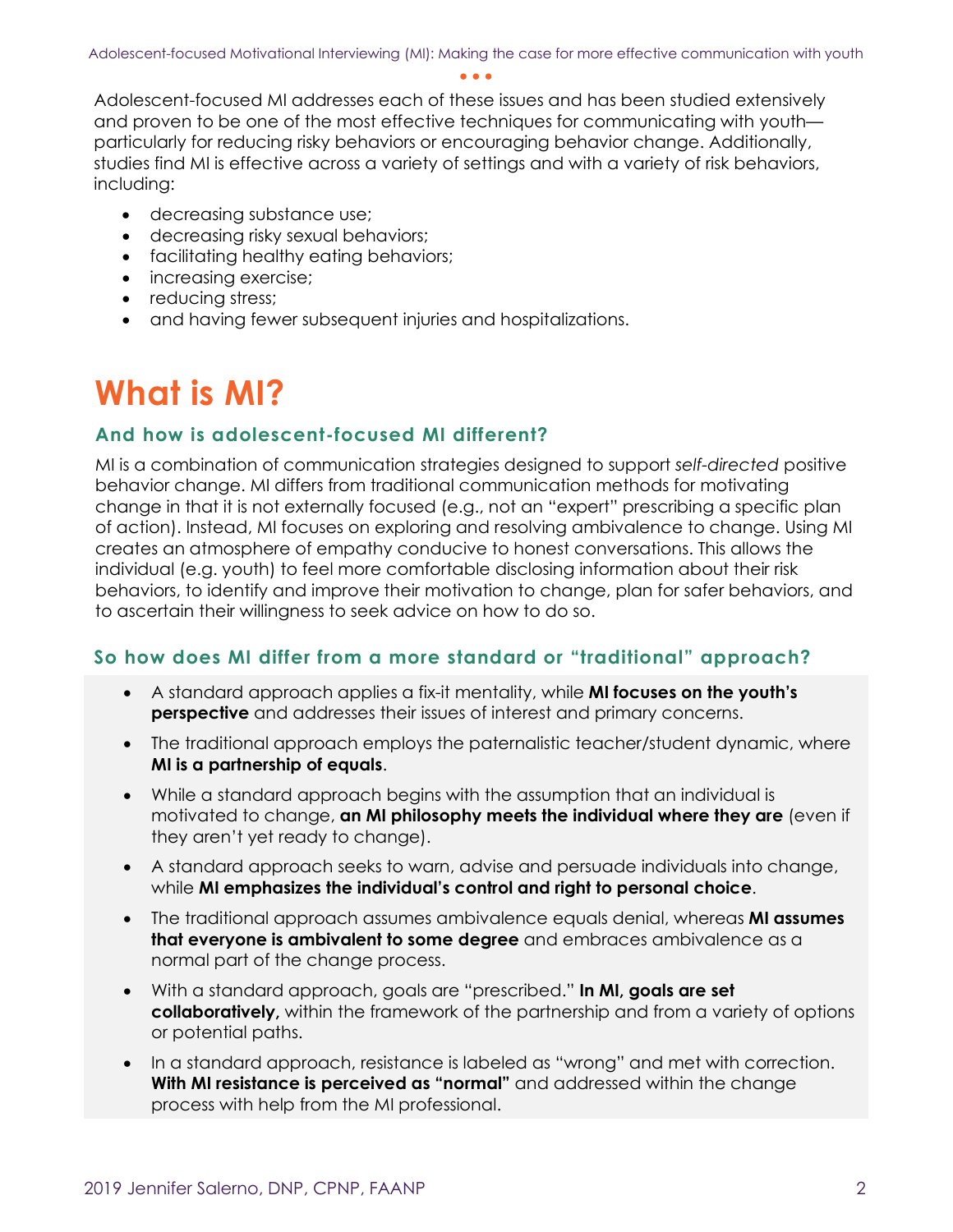In short, MI is self-directed, avoids a paternalistic approach with lectures or demands, enables individuals to make their own decisions, allows the individual to solve their own problems and facilitates change through collaborative planning.

While motivational interviewing is effective for all ages, it is especially effective for youth and their special health and wellness needs. It is extremely important for adolescents to learn that their risk behaviors are legitimate health concerns and that the professionals in their lives are open and willing to talk with them about these risks.

#### **What makes adolescent-focused MI different?**

Adolescent-focused MI incorporates the MI communication techniques and strategies that would be employed with an adult population while addressing the unique needs of youth. Adolescent-focused MI includes a focus on:

- **Adolescent development:** understanding key milestones and tasks and how risk coaching strategies can be tailored to stages of cognitive, physical, social, and emotional development
- **Risk prevention for adolescents:** knowledge of increasing risk trends, the current incidence of adolescent risk, screening recommendations and the use of standardized tools
- **Adolescent strengths:** while the MI methodology is strengths-based overall, employing a strength-based approach to risk coaching is emphasized because it is particularly effective for youth
- **Resistance:** an especially common reaction and barrier in risk reduction for youth populations, techniques for diminishing, managing and *rolling* with resistance are emphasized with an adolescent-focused approach
- **Communication errors:** avoiding roadblocks and overcoming the most common barriers to effectively communicating with youth
- **Confidentiality:** understanding the unique youth, setting and program concerns for providing confidential care

Here are a few examples of how adolescent-focused MI strategies might be employed to start a risk coaching discussion when encountering resistance:

**Rolling with resistance\*:** not arguing for change but encouraging selfexploration of the behavior in order to identify barriers to change and possible solutions. *"You are in control of your life and have made a decision to not use condoms. Tell me, what do you know about using them?"* 

**Expressing empathy\*:** a nonjudgmental attitude in which the professional attempts to view the world from the teen's perspective (in this

case, a twelve-year-old who is cutting in a peer group of cutters) *"It must be hard to try to stop cutting when all of your friends are still doing it."*

\*These strategies are meant to create an environment that encourages youth to explore their ambivalence and open the door for continued discussion.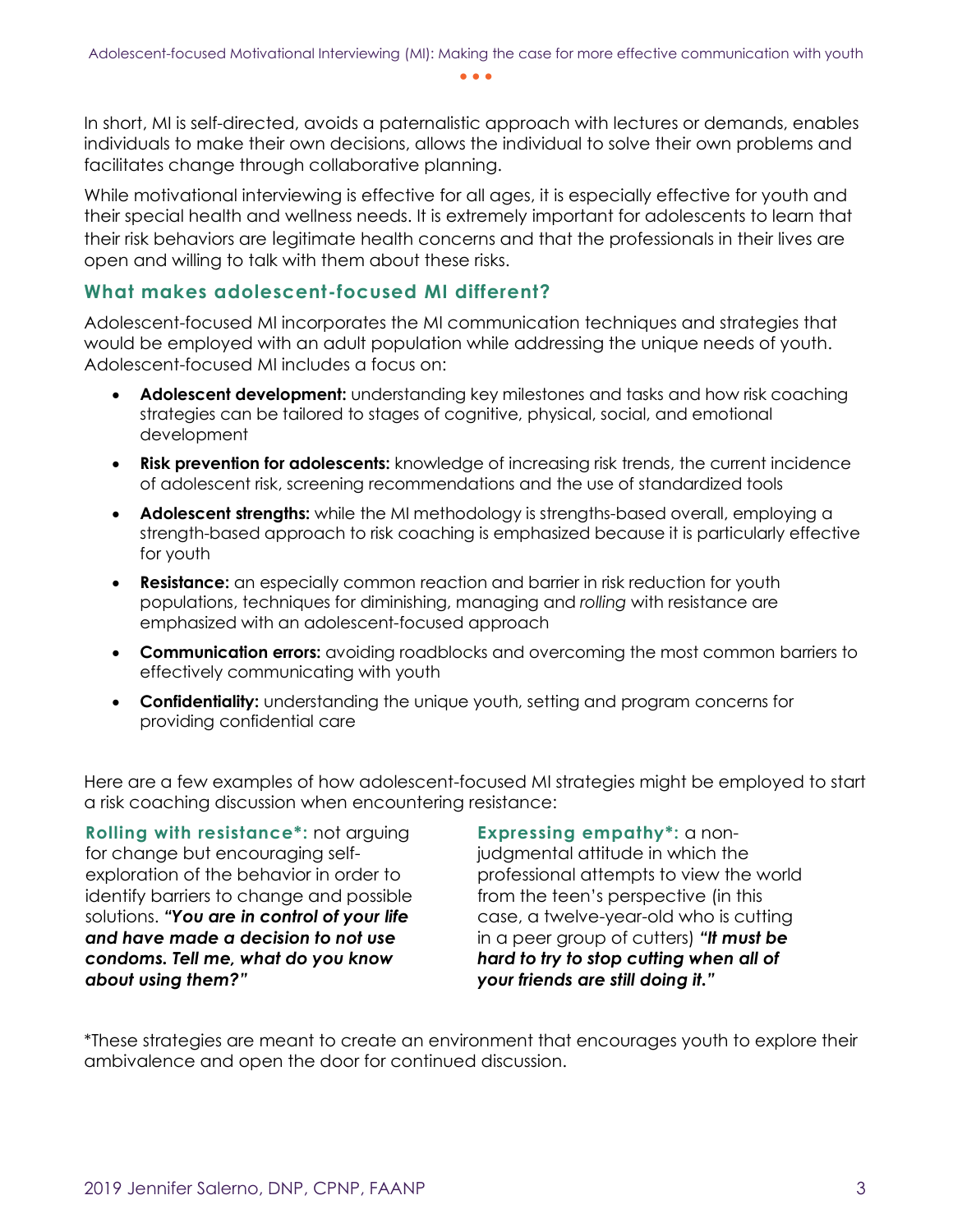## **Adolescent-focused MI: Outcomes in Practice**

#### **Findings from a curriculum uniquely designed for professionals working with youth.**

The **Adolescent-focused MI Training Program** from Possibilities for Change was developed by Dr. Jennifer Salerno to help professionals improve communication and coaching skills for adolescent risk reduction. Initially launched in 2011, the program has evolved to include a suite of interactive, online and in-person training solutions designed to enable any youthserving organization to successfully implement (or improve) risk reduction strategies with their youth populations.

Effectiveness outcomes of this first-of-its-kind curriculum were initially published in the [Journal](http://www.npjournal.org/article/S1555-4155(15)00335-9/abstract)  [for Nurse Practitioners](http://www.npjournal.org/article/S1555-4155(15)00335-9/abstract) in 2015. These findings revealed a statistically significant improvement in the knowledge, skills and confidence in coaching adolescents on risky behaviors among the participating professionals. In addition, post training satisfaction results indicated high ratings of satisfaction among the participants (1-5 scale):



Subsequent analysis of recently released program data confirms these initial outcomes and provides further insight into the curriculum's effectiveness over time.

Additionally, data from 282 participants of trainings held in twenty cities across the United States over a two-year period ranging from 2016-2018 show **a statistically significant increase among participants in the confidence and skills necessary to apply MI strategies in real-world practice with youth.** 

Post-training results from a paired samples t-test (p<0.001) reveal that adolescent-focused MI training participants:

- **Rated "confidence talking with youth about changing risk behaviors" at an average of 7.4 on a scale of 1-10;** a statistically significant increase\* from the average score of 5.4 prior to the training.
- Also **showed a statistically significant increase for "Skills in coaching youth on changing risk behavior as more effective", rating an average of 7.2** vs. 5.0 prior to the training.
- In addition, **92% of the participants reported they would use MI strategies when coaching youth.**

These outcomes are especially meaningful given the potential of participating professionals to guide youth towards safer behaviors ultimately reducing morbidity and mortality in adolescent populations.